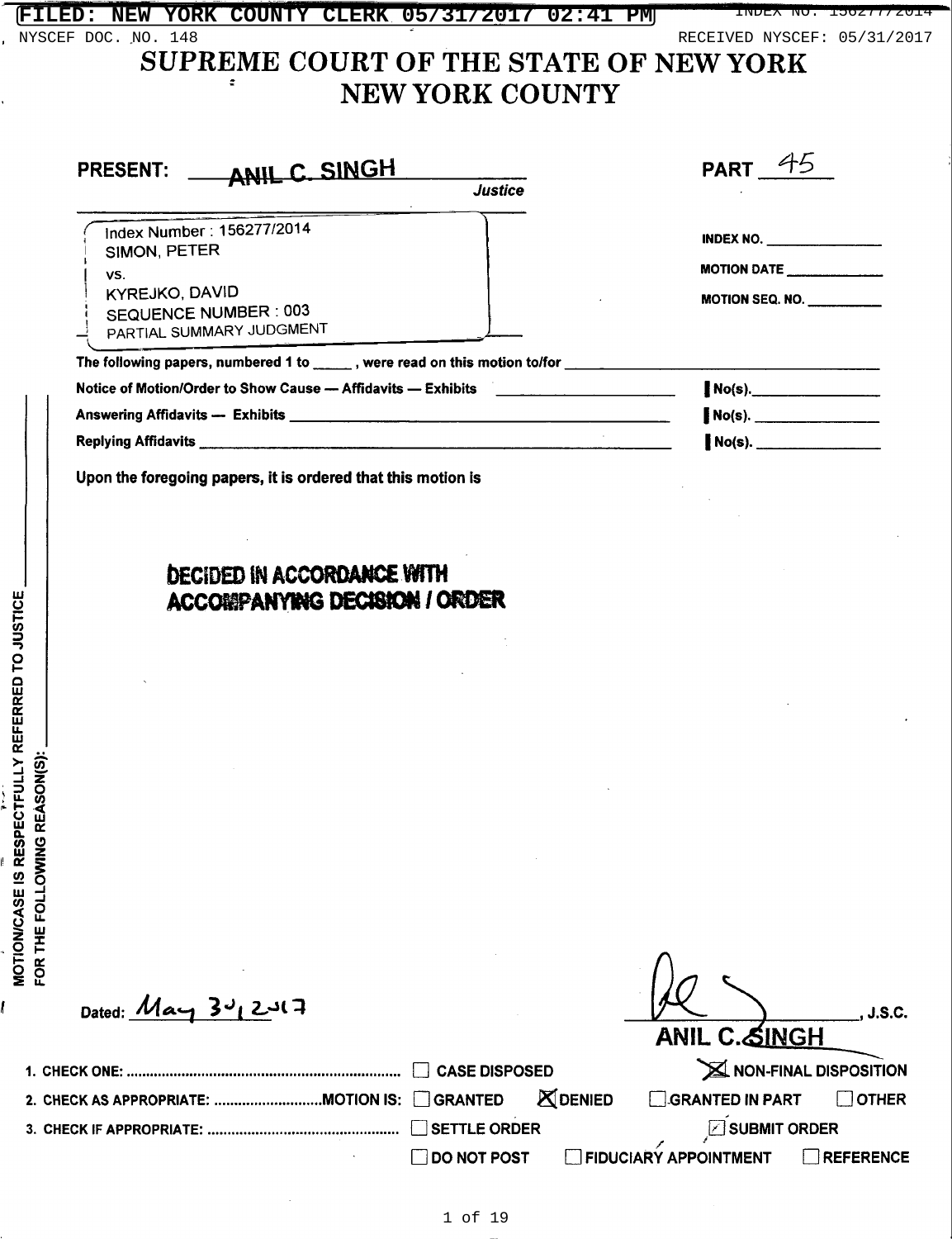### **FILERK 05/31/2017 02:41 PM** INDEX NO. 156277/2014

### SUPREME COURT OF THE STATE OF NEW YORK COUNTY OF NEW YORK; IAS PART 45

PETER SIMON, as a minority shareholder in The City Foundry Inc. and Industry City Distillery, Inc., and DR. DOUGLAS SIMON and RICHARD WATTS,

Plaintiffs,

Index No. 156277/2014

-against-

DAVID KYREJKO, ZACHARY BRUNER, together, majority shareholders in The City Foundry Inc. and Industry City Distillery, Inc., THE CITY FOUNDRY INC., INDUSTRY CITY DISTILLERY, INC., ANDREW KYREJKO, KEN GREENE, and JAY BIRNBAUM,

Motion Seq. No. 003-004

### ORDER AND DECISION

Defendants.

HONORABLE ANIL C. SINGH, J.:

In this action, plaintiffs seek to hold defendants liable for their alleged scheme to eliminate plaintiffs' minority shareholder interests in The City Foundry Inc. (Foundry) and Industry City Distillery, Inc. (Distillery), corporations that are engaged in the manufacturing and selling of various lines of distilled spirits. By this motion (mot. seq. 003), plaintiffs move for partial summary judgment, pursuant to CPLR 3212, with respect to the seventh cause of action stated in their Second Amended Complaint -- breach of contract and breach of the duty of good faith and fair dealing -against Foundry and Distillery. The corporate defendants oppose the motion.<sup>1</sup> In addition, defendants Jay Birnbaum ("Birnbaum") and Ken Greene ("Greene") seek to dismiss plaintiffs'

----------X

 $\mathbf{1}$ 

<sup>&</sup>lt;sup>1</sup> The individual defendants, David Kyrejko and Zachary Bruner, assert that, to the extent the seventh cause of action could be deemed to extend to them, they join the arguments of the corporate defendants in opposing this motion.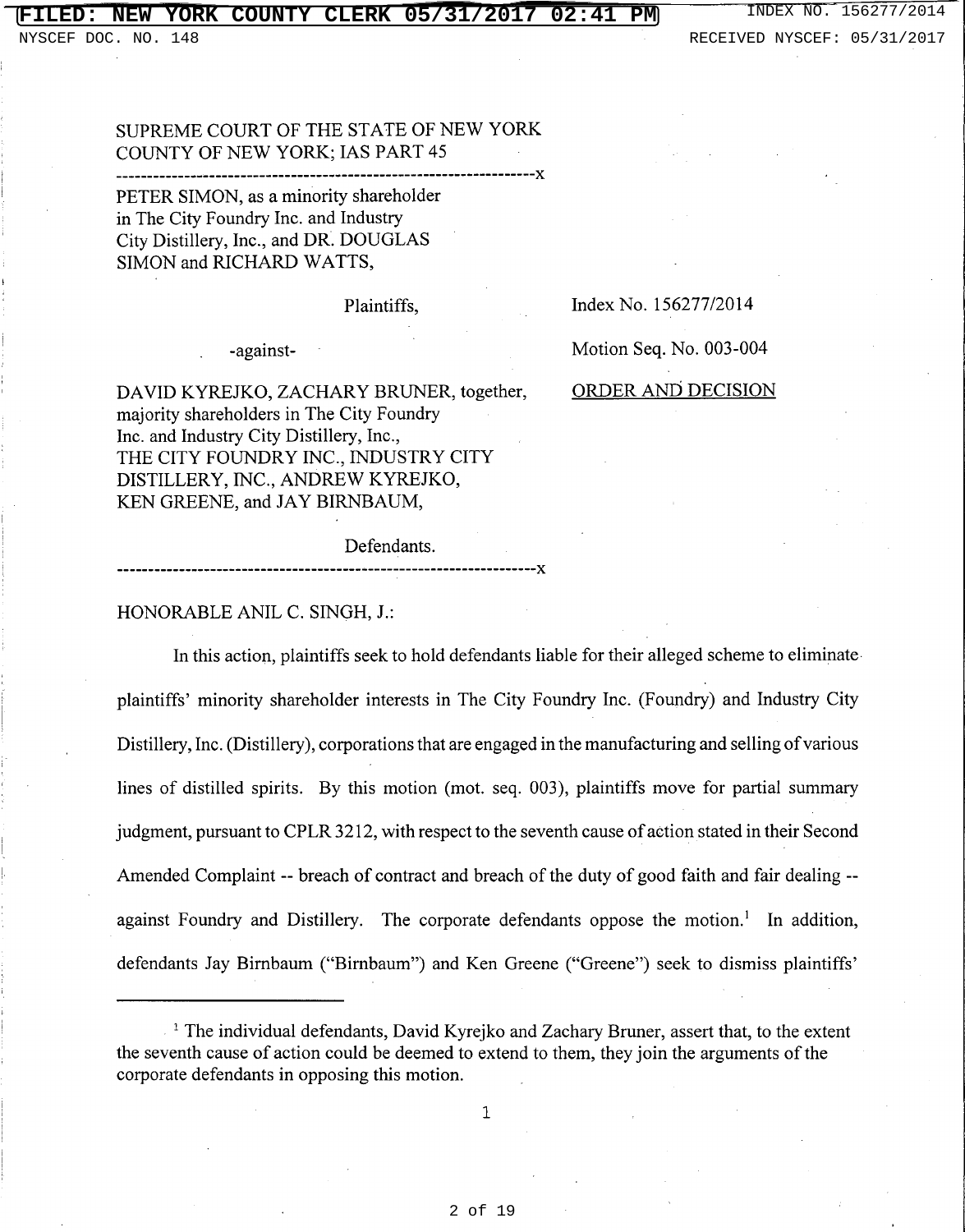eleventh, twelfth and thirteenth causes of action pursuant to CPLR  $3211(a)(1)$  and  $(a)(8)$ . (mot. seq. 004). Plaintiffs' oppose.

### **Background**

In early 2011, David Kyreiko (Kyreiko) and Peter Simon (Simon) met through mutual friends, and Kyrejko told Simon about his idea for a "technologically innovative" and "environmentally responsible" method of liquor distillery. Second Amended Complaint ("Complaint"), ¶ 23. After further discussions, they agreed to become partners, and Foundry was formed in March 2011 whereupon Simon was responsible for business operations and investor relationships, and Kyrejko's duty was to distill and bottle vodka and improve upon the recipe. Id., 126. In June 2011, they signed the Foundry's shareholders agreement wherein Simon agreed to be a minority shareholder, even though he had committed \$120,000 to the business. *Id.*,  $\oint$  27. In August 2011, Kyrejko included two friends in the business: Richard Watts (Watts) was brought in to design the company's website and Zachary Bruner (Bruner) was to be the head machinist. Id.,  $\P$ 29. At first, all four members of the team pitched in to get the work done, and by March 2012, the business was on the verge of making its first sale of the vodka. Id.

In or about March 2012, the parties decided to restructure the business such that Foundry would be reconfigured as a research and development entity, and Distillery would be a subsidiary of Foundry. Id., ¶ 30. On March 9, 2012, shareholders agreements known as "Founders" Agreements" for Distillery and Foundry, the terms of which were substantially similar, were signed by Simon, Kyrejko, Bruner and Watts (collectively, the four Founders), and each was named a founder and board member with equal voting power. *Id.*,  $\P$  31. On the same day, the Founders Agreement for Foundry superseded its earlier 2011 shareholders agreement. *Id.* 1 33. While the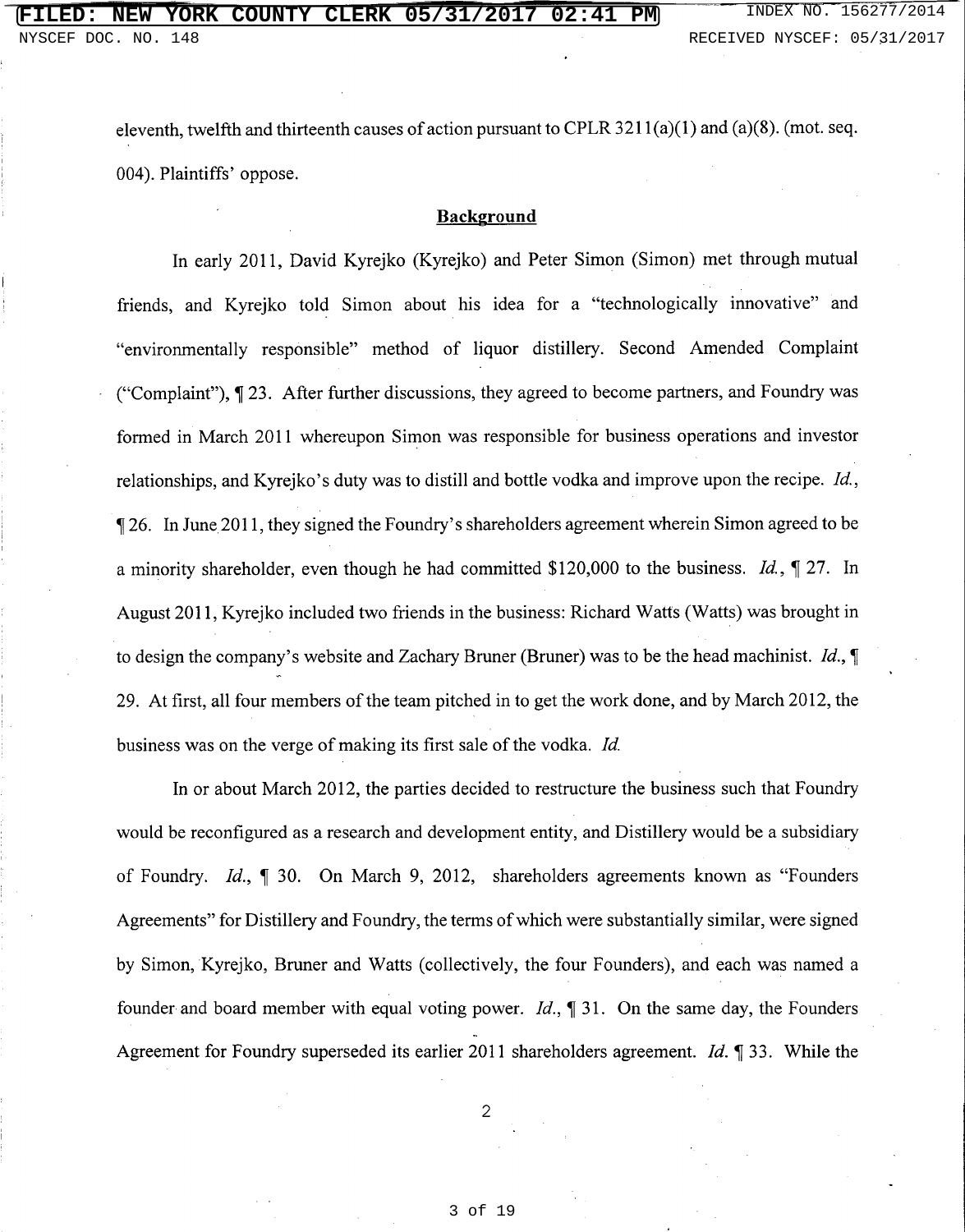terms of both Founders Agreements were similar, the primary distinction was that Foundry did not own any of the intellectual property that Distillery did. Id. On August 28, 2013, the Founders Agreements were amended, and the only significant amendment was made to section  $2(a)$  of the Agreements with respect to the vesting of shares. NYSCEF #113.

In the fall of 2012, while Distillery was initially positioned to meet its demand for vodka production, Kyreiko's "tyrannical personality" spiraled out of control, which affected employee morale and resulted in his failure to produce enough vodka to meet market demand. Complaint, II 43-45. In response, Simon increased his duties by beginning to blend and bottle the vodka himself, but Kyrejko refused to disclose to Simon the entire manufacturing process, in fear that the business might succeed with Kyrejko's diminished role in the company. *Id.* 146.

In December 2013, Kyrejko and Bruner forced Watts out of the business; Kyrejko also threatened to leave the business with aspects of his secret vodka-making process, as well as physical destruction of the manufacturing equipment. *Id.*,  $\P$  3, 51. Because Kyrejko and Bruner collectively hold a majority of the voting rights under the Founders Agreements, they believed that they were permitted to disregard the rights of minority shareholders, sabotage the business, and wrestle control of the business from Simon and other plaintiffs. *Id.*,  $\oint$  5. To further the power-grabbing scheme, at a special board meeting called by Kyrejko and Bruner on June 24, 2014, they, as the only two founders of Distillery and Foundry in attendance at that meeting, purportedly terminated Simon's employment in both corporations, thus "completing their disloyal scheme."  $Id$ ,  $\P$ 9.

Allegedly, in early 2014, Simon, Kyrejko and Bruner engaged in settlement discussions. These discussions resulted in an agreement that was never put in writing (the Settlement Agreement). During these negotiations, Birnbaum and Greene, who were friends of Kyrejko and Bruner, allegedly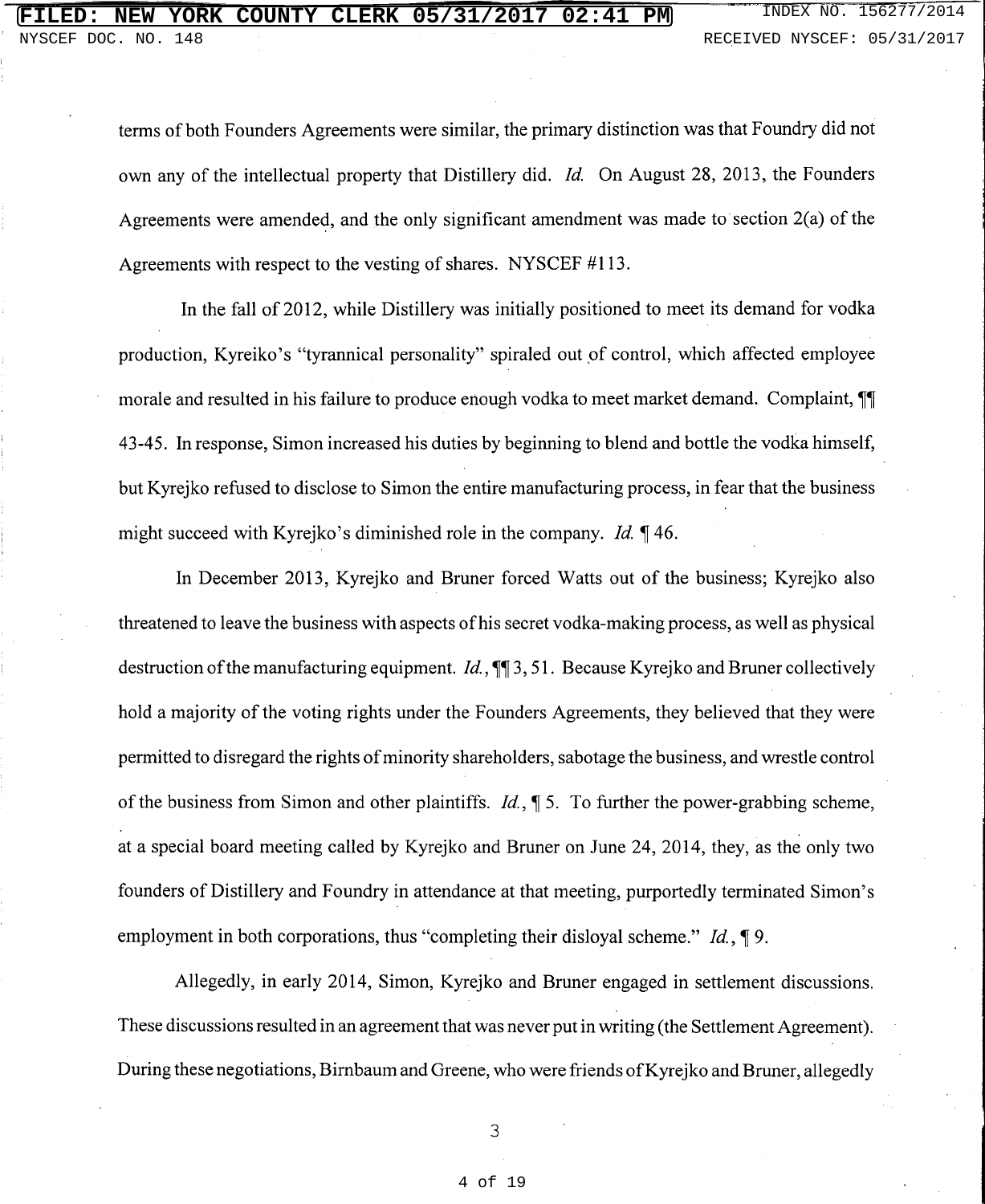began to advocate ways to "set up" Simon to Bruner and Kyrejko. See Complaint, 167. Among other things. Simon alleges that Birnbaum and Greene persuaded Bruner and Kyrejko to disavow their alleged agreement to settle their dispute; Birnbaum and Greene convinced Kyrejko to destroy an email that credited Simon with building the Distillery and Foundry businesses and that Birnbaum and Greene improperly convinced Bruner and Kyrejko that settling the case was riskier than litigating it. Id. ¶ 7. According to Simon, these actions taken by Birnbaum and Greene directly led to Bruner and Kyrejko to back out of the proposed Settlement Agreement.

On June 26, 2014, Simon commenced the instant action. *Id.*, ¶ 56. On September 12 and October 20, 2014, defendants sent letters to Simon's counsel entitled "Notice of Termination and Repurchase Notice" and "Stock Purchase Agreement," which purported to terminate Simon's employment in Distillery, and repurchase his unvested shares of stock in Foundry and Distillery. Id., **II** 58-61. Simon contested the validity of the termination and the attempt to repurchase his shares. *Id.* On May 15, 2015, after conducting some discovery, plaintiffs moved to amend their original complaint to add Watts as a party as well as several causes of action, including, breach of the Founders Agreements.

In a memorandum opinion dated August 7, 2015, this court granted the motion to amend, in part, based on the reasons stated therein. NYSCEF #34. Thereafter, at the conclusion of additional discovery, plaintiffs moved for partial summary judgment, on September 13, 2016, with respect to the Complaint's seventh cause of action, for breach of contract and breach of good faith and fair dealing, against the defendant corporations. Additionally, Birnbaum, joined by Greene seek to dismiss plaintiffs eleventh, twelfth and thirteenth causes of action pursuant to CPLR 3211(a)(1) and  $(a)(8)$ .

 $\overline{4}$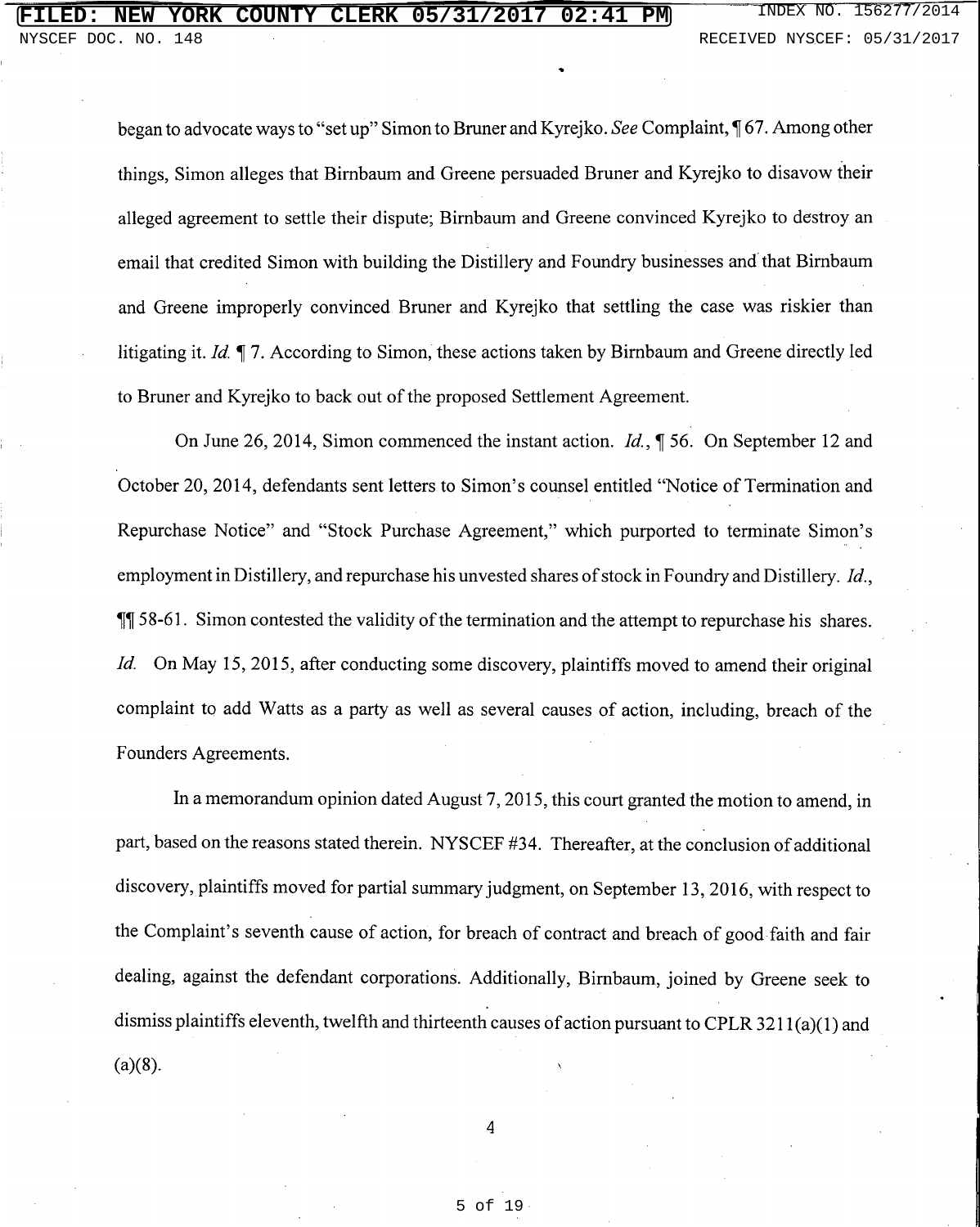### **Applicable Legal Standards**

#### In setting forth the standards for considering a summary judgment motion, pursuant to CPLR

3212, the Court of Appeals noted, in Alvarez v Prospect Hosp., the following:

As we have stated frequently, the proponent of a summary judgment motion must make a prima facie showing of entitlement to judgment as a matter of law, tendering sufficient evidence to demonstrate the absence of any material issues of fact. Failure to make such prima facie showing requires a denial of the motion, regardless of the sufficiency of the opposing papers. Once this showing has been made, however, the burden shifts to the party opposing the motion for summary judgment to produce evidentiary proof in admissible form sufficient to establish the existence of material issues of fact which require a trial of the action.

68 NY2d 320, 324 (1986) (citations omitted); Gammons v City of New York, 24 NY3d 562, 569 (2014) (movant must tender sufficient evidence to show the absence of any disputed material issues

of fact to warrant the court, as a matter of law, in directing summary judgment).

The courts routinely scrutinize summary judgment motions, as well as the facts and circumstances of each case, to determine whether relief may be granted. Andre v Pomeroy, 35 NY2d 361, 364 (1974) (because entry of summary judgment "deprives the litigant of his day in court[,] it is considered a drastic remedy which should only be employed when there is no doubt as to the absence of triable issues"); *Martin v Briggs*, 235 AD2d 192, 196 (1st Dept 1997) (in weighing a summary judgment motion, "evidence should be analyzed in the light most favorable to the party opposing the motion"). Moreover, the courts have held that bare allegations or conclusory assertions in pleadings are insufficient to create genuine issues of fact necessary to defeat a summary judgment motion. Zuckerman v City of New York, 49 NY2d 557 (1980); Rotuba Extruders, Inc., v Ceppos, 46 NY2d 223, 231 (1978). Furthermore, "[w]here different conclusions can reasonably be drawn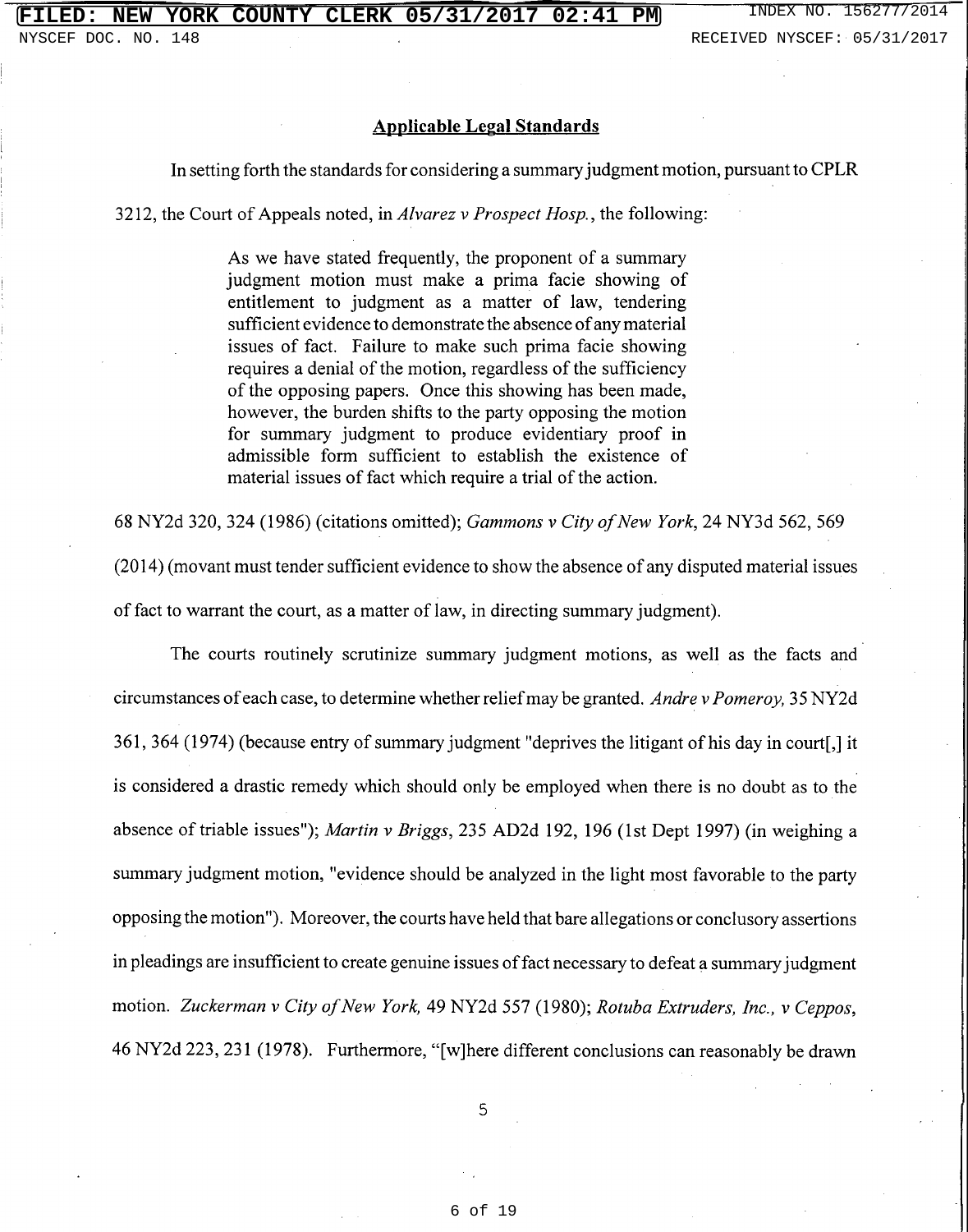from the evidence, the motion should be denied." Sommer v Federal Signal Corp., 79 NY2d 540, 555 (1992); accord Jaffe v Davis, 214 AD2d 330 (1<sup>st</sup> Dept 1995) (conflicting inferences required denial of summary judgment motion).

#### **Discussion**

#### Plaintiffs' Motion for Partial Summary Judgment

In their moving brief, plaintiffs assert that, in connection with the termination of Simon's employment. Foundry and Distillery violated section 9 of the Founders Agreements because, according to plaintiffs. "the businesses were always required to include at least three original founders." NYSCEF 88 at 6. Section 9 of the Agreements (captioned "management") states, in relevant part, that "[t]he Distillery shall not, without the prior written consent of at least three out of four Founders  $\dots$  and in the event that a Founder is no longer employed  $\dots$  then the Distillery shall not, without the prior written consent of at least two out of three Founders, approve any of the following ... terminate the employment of any Founder ...." Founders Agreement,  $\S9$  (b).

Thus, the plain language of section 9 permits two of the three Founders to terminate the employment of the third Founder, when there are three Founders left. Notably, plaintiffs have not cited to any contractual provisions which explicitly support their assertion that the business is "always required" to be managed by at least three original Founders. In fact, the answers given in his deposition testimony, on July 21, 2016, by Nigel Austin (Austin), the attorney who drafted the Founders Agreements for the four Founders, stated the following:

> Q. Why did you include a provision that stated that two out of three founders could terminate the employment of a third founder?

> A. So when I was discussing the founders agreement with the [four] founders, when we discussed this provision  $I$  asked them what should happen if there is no longer four and when there is three.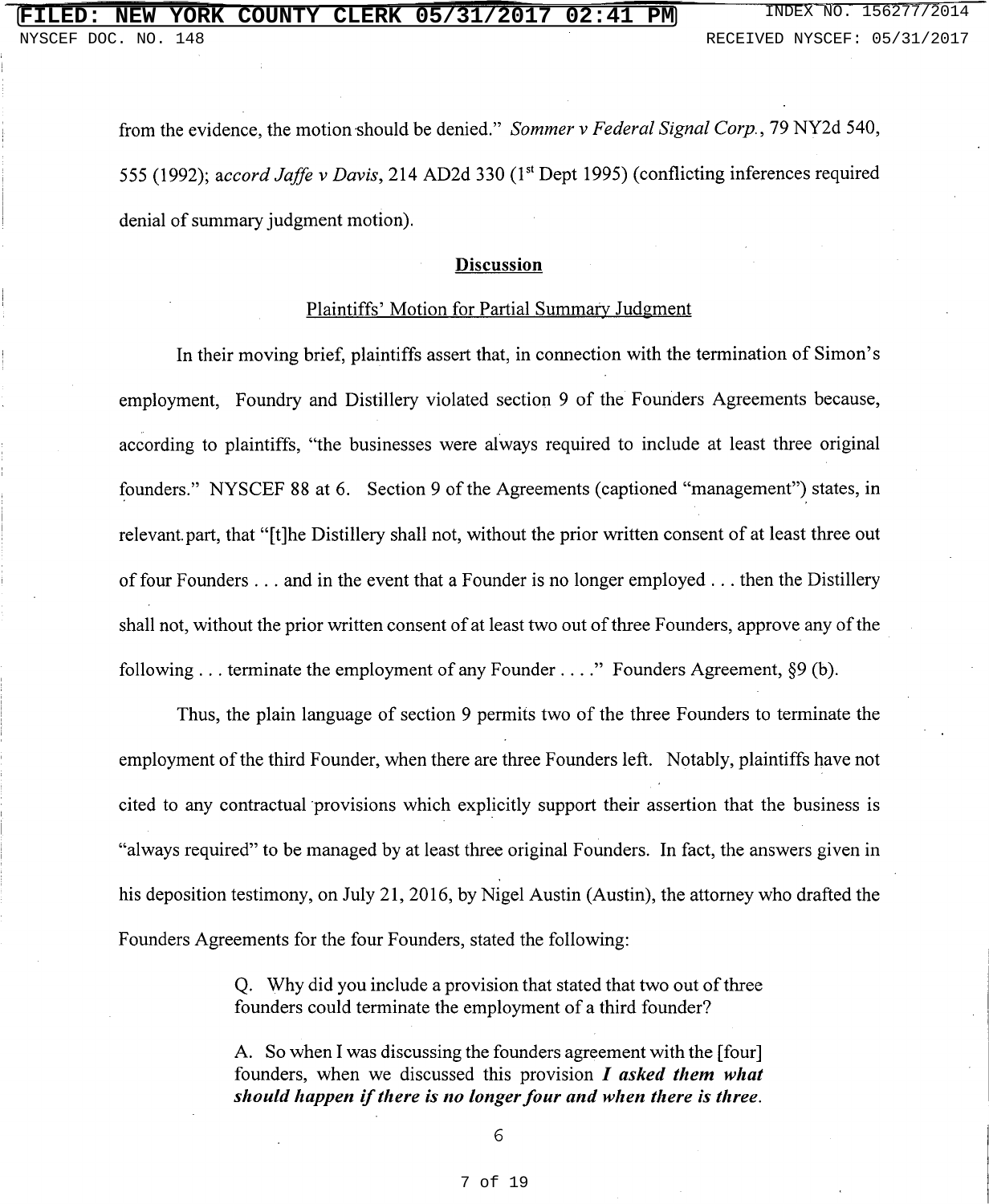I asked should you have a requirement of three out of three unanimity or two out of three. And I explained [if] it's three out three, how that would be a deadlock if you needed to or wanted to remove a founder. And it was agreed by all four founders in a meeting to have this construct.

Q. And in the circumstance that two out of three founders consented to the termination of the third factor, how many founders would be left with the company?

A. There would be two.

Q. In the circumstance where two founders have consented to the termination of the third founder and one remains  $-I$ 'm sorry and two remains, as you have written the agreement, how many founders are to run the company?

A. Clearly in that situation the founders agreement would need to be amended or it would be two based on your facts. There would be two founders left.

Q. Well, if two out of three founders vote to terminate the third and therefore as you noted two would be left, how is the company to be run in view of the agreement that you prepared?

A. The expectation would be that you would have to amend the founders agreement or you . . . you would normally expect to amend this agreement to deal with the changed situation.

Q. Until the amendment, how would the company operate?

A. I don't know.

Q. Would the two founders be able to make decisions for the company pending the amendment?

MR. BERG: Objection, leading.

A. I am not in a position  $-1$  am not going to provide an opinion. That's more like a legal –

Q. What did you contemplate would happen if two out of the three founders voted to terminate a third, pending any amendment?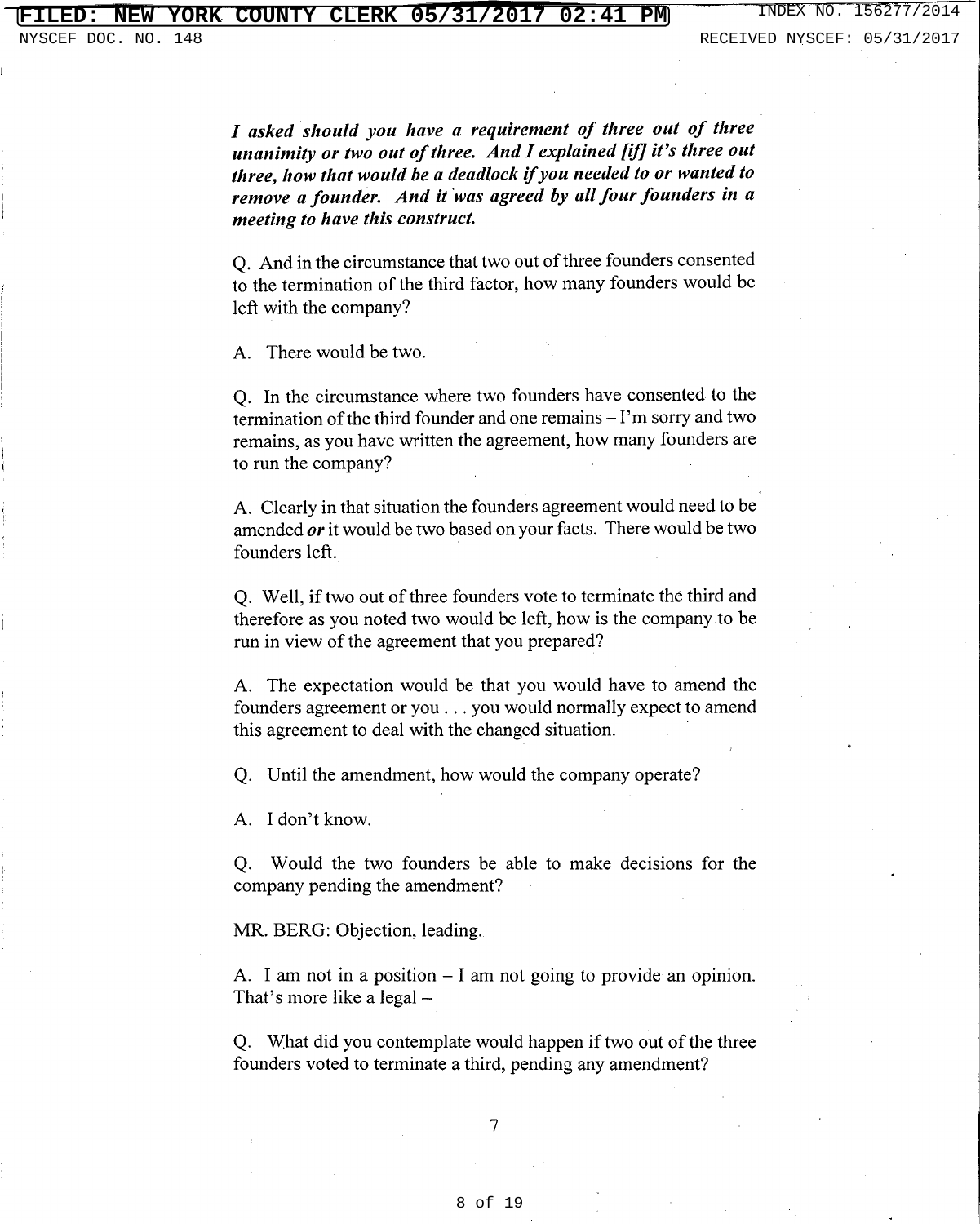### A. At the time that this was drafted and we discussed it as a group, I don't recall any discussion on that scenario.

Q. What did you contemplate?

A. I don't recall.

NYSCEF #75; Berg affirmation in support of motion, exhibit 7 (Austin deposition transcript), at 213-216 (emphasis added). Plaintiffs also allege that Bruner's testimony confirmed Austin's position that it was never contemplated by the Founders that the business would be run with just two Founders. NYSCEF #88 at 4, referencing exhibit 8 (Bruner deposition transcript), at 101.<sup>2</sup>

In light of such testimony, plaintiffs argue that Simon's termination required the Founders Agreements be contemporaneously amended, and that because defendants' actions following Simon's termination violated section 20 of the Founders Agreements, such actions were ultra vires.<sup>3</sup> NYSCEF #88, at 6-7. In sum, plaintiffs argue that the foregoing testimony "conclusively establishes plaintiffs' allegations and entitlement to judgment as a matter of law." Id.

However, Austin's testimony reveals, or may be interpreted to mean, that he was of the opinion that the Founders Agreements should be amended when two of the Founders decided to terminate the third, or, the business could be run by the two remaining Founders pending an amendment, and that there was no contemplation by the four Founders as to how the business would be managed when only two Founders remained, as it was agreed by the four Founders at the formative meeting held in March 2012 to leave the Founders Agreements "in this construct." Significantly, plaintiffs have conceded that "[w]hile section 9 permits the termination of a co-founder

<sup>&</sup>lt;sup>2</sup> In fact, Bruner testified that: "[t] here were a great many possibilities that we, in retrospect, should have written into our documents and didn't. That was one of them." Id.

<sup>&</sup>lt;sup>3</sup> Section 20 is discussed more fully below.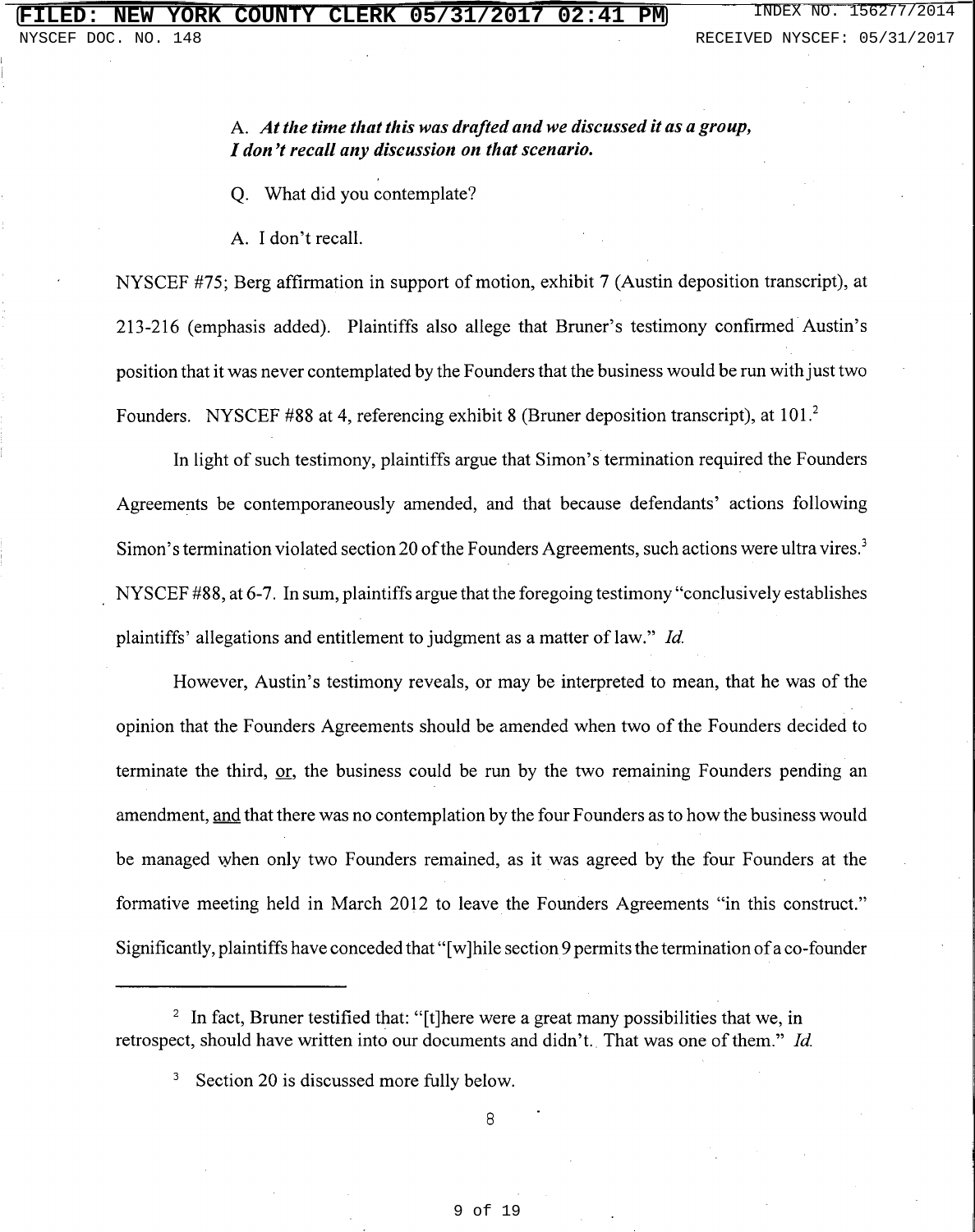by a vote of two out of three co-founders, the Founders Agreement do not dictate how the business ought to be run with the remaining two co-founders because the parties never contemplated it." NYSCEF #88 at 2. Thus, the foregoing debunks plaintiffs' assertion that section 9 of the Agreements "always required" the business to include at least three Founders.

Nonetheless, plaintiffs assert that "sections 9 and 20 must be read together to preclude running the businesses with less than three founders." NYSCEF at 6-7. Section 20 of both Founders Agreement states, in relevant part: "This Agreement may not be modified, amended . . . except by an agreement signed by the Distillery, the Foundry and Founders holding at least 75% of the Vested Shares issued to the Founders hereunder; provided, however, that in the event that such amendment would materially and adversely affect a Founder in a manner different than any other Founder, then such amendment will require the consent of such Founder." It is undisputed that any amendment of the Founders Agreements would have been ineffective, as defendants Kyrejko and Bruner do not collectively hold more than 75% of the vested shares. In any event, there was never, in connection with Simon's termination, any amendment of the Founders Agreements, as both parties have acknowledged.

Construing section 20 as requiring that the business cannot be run with "less than three Founders," as plaintiffs assert, seemingly contradicts the plain language in section 9, which permits termination of a third Founder when two of the three Founders approve of such termination, and renders section 9 meaningless. Arguably, since section 9 allows two of the three Founders to terminate the employment of the third Founder, the Founders Agreement implicitly permits the two remaining Founders to run the business. NYSCEF #88 at 2. Moreover, Bruner has testified that "[t]here were a great many possibilities that we, in retrospect, should have written into our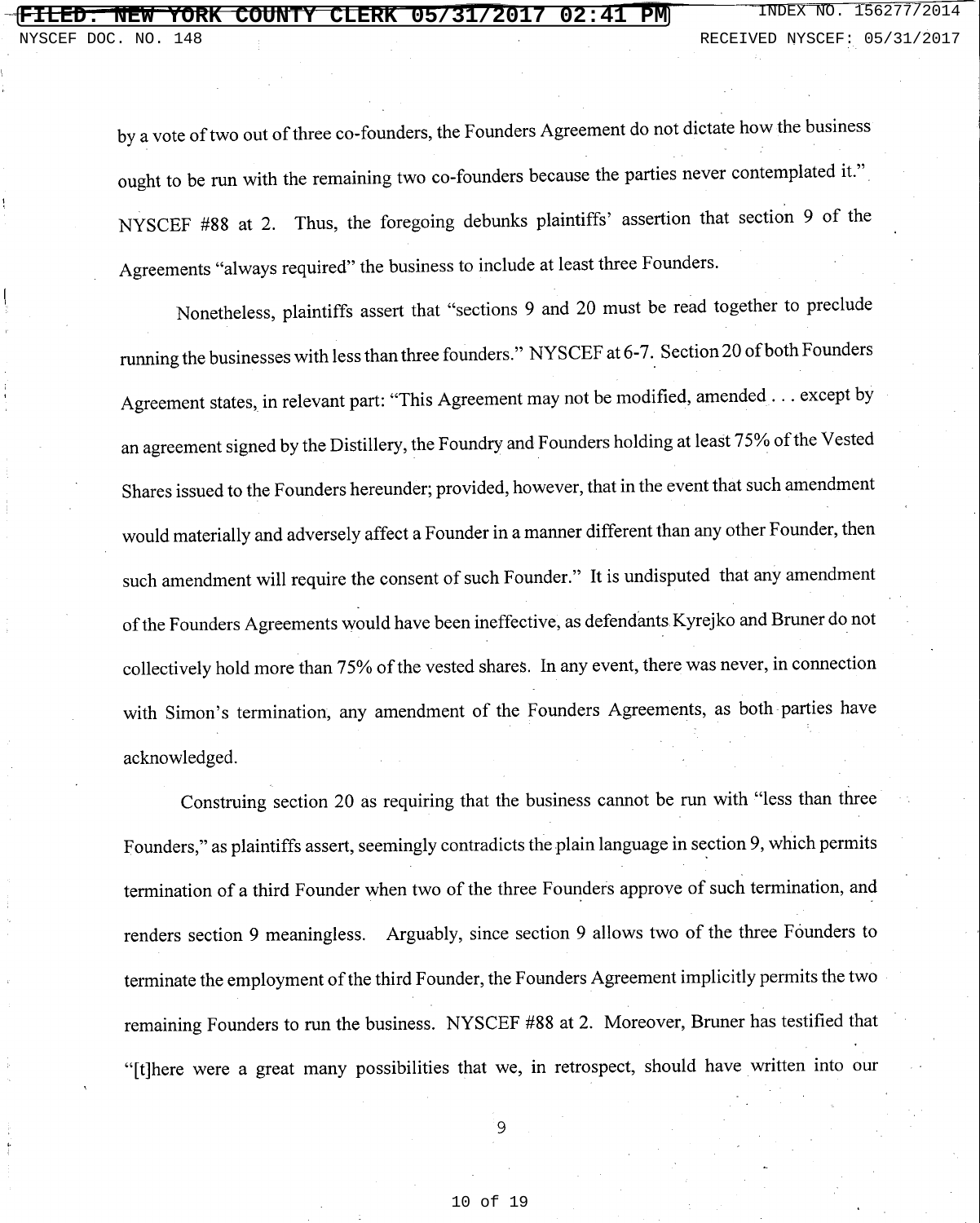# **FILED: NEW YORK COUNTY CLERK 05/31/2017 02:41 PM** INDEX NO. 156277/2014

documents," but the four Founders never contemplated in such documents how the business would be run when there are only two Founders. Bruner deposition testimony, at 101. The foregoing contradicts plaintiffs' unsupported assertion that it was "the parties' mutual intention" to require a contemporaneous amendment of the Agreements when there are two Founders left. NYSCEF #88 at 8. Indeed, requiring the court to construe sections 9 and 20 together to preclude the running of business with less than three founders, as urged by plaintiffs, is a contract construction not supported by applicable caselaw. "A court may not write into a contract conditions the parties did not insert by adding or excising terms under the guise of construction, and it may not construe the language in such a way as would distort the contract's apparent meaning." Cohen-Davidson v Davidson, 291 AD2d 474, 475 (2d Dept 2002). Had the fours Founders wanted to require a contemporaneous amendment of the Agreements when only two Founders are left, they should have added this specific requirement into the Agreements. Yet, they agreed at the contract drafting meeting to have the Agreements "in this construct," as testified by Austin. Further, it is axiomatic that "a court cannot reform an agreement to conform to what it thinks is proper, if the parties have not assented to such a reformation." Id.

In addition, even though not explicitly asserted, plaintiffs appear to also argue that defendants breached section 3 of the Founders Agreements (governing stock repurchases) when defendants requested Simon to tender his shares of unvested stock, by sending the Repurchase Notice and Stock Purchase Agreement to his counsel. NYSCEF #88 at 9-10. Yet, plaintiffs have conceded that Simon never signed the Stock Assignment or the Repurchase Agreement, and that he returned the check to defendants. Id. at 10. Under such a scenario, even agreeing with plaintiffs' assertion that "the attempted repurchase of Simon's shares did not comport with Section 3 of the Founders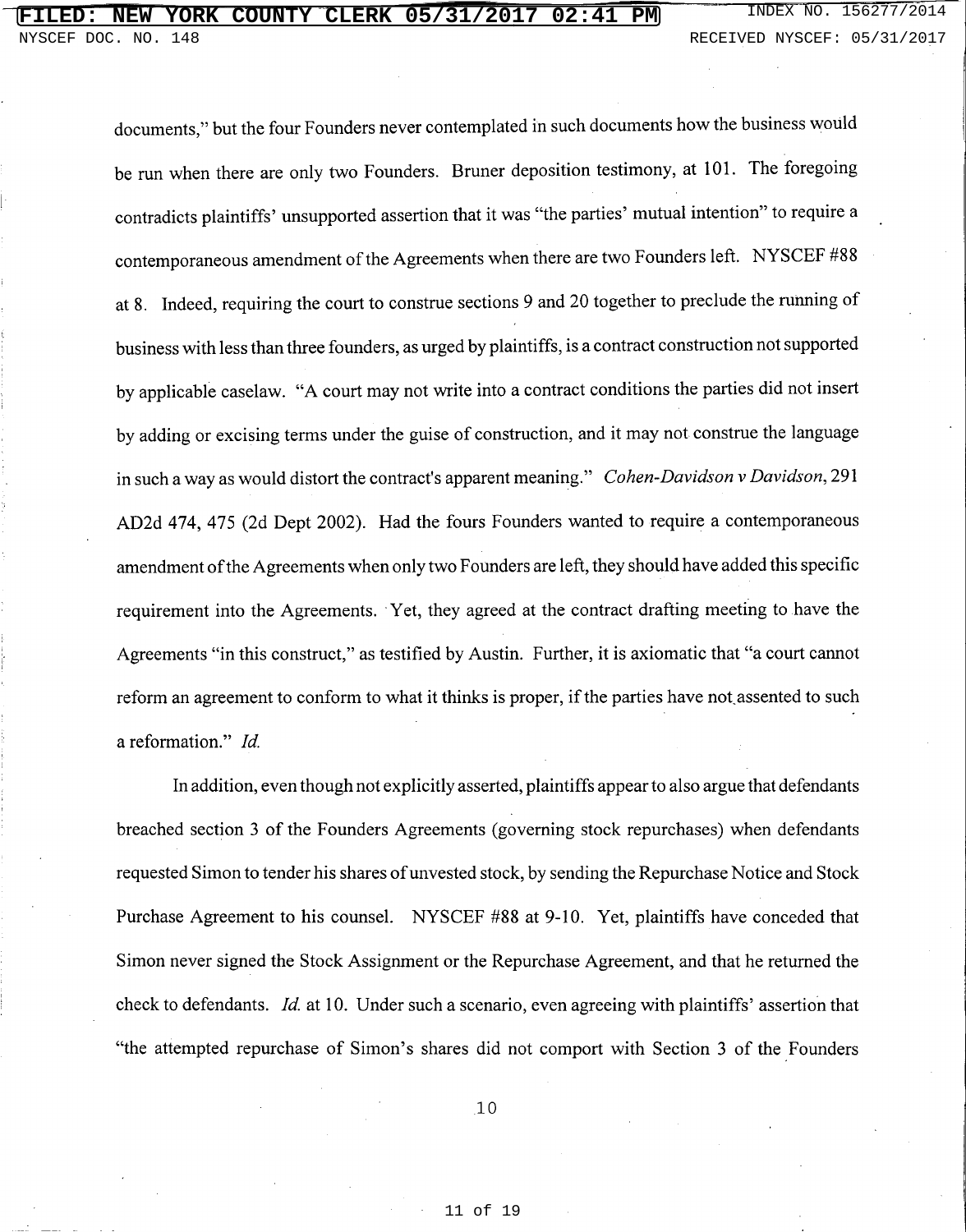Agreements" (NYSCEF #88 at 10), they failed to show that Simon suffered any resulting damages (as it is undisputed that Simon continues to own the shares), which is an essential element for a breach of contract claim. See e.g., Harris v Seward Park Housing Corp., 79 AD3d 425, 426  $(1<sup>st</sup>$ Dept 2010) (stating that "resulting damages" is one of the four required elements of a breach of contract claim).

Finally, plaintiffs assert that, if this court finds ambiguity in the Founders Agreements, the ambiguity should be construed against the corporate defendants, as drafter of the Agreements. NYSCEF #130 at 5-6. This court does not find the terms of the Agreements ambiguous, in particular with respect to section 9 that deals with termination of the third Founder when two of the three Founders agreed. Instead, as discussed, the Founders Agreements failed to set forth the terms and conditions for amending the Agreements and managing the companies in the scenario when only two of the Founders are left. As also explained, this court cannot add or delete or otherwise reform, the terms of a contract when the parties have not assented to the reformation. Indeed, although Austin testified that "you would normally expect to amend this agreement to deal with the changed situation," he also testified that "at the time that this [agreement] was drafted and we discussed it as a group, I don't recall any discussion on that scenario." Austin deposition transcript at 215-216.

Plaintiffs' assertion that the corporate defendants be deemed the drafter of the Agreements is also unpersuasive. As testified by Austin: "This [agreement] was drafted as a result of a discussion among the [four] founders when I raised what should happen if there were no longer four founders." *Id.* at 213 This testimony reflects that the four Founders, including plaintiffs, retained Austin as their common counsel in drafting the Founders Agreements. Therefore, plaintiffs' allegation that Austin was serving only as the corporate defendants' counsel in drafting the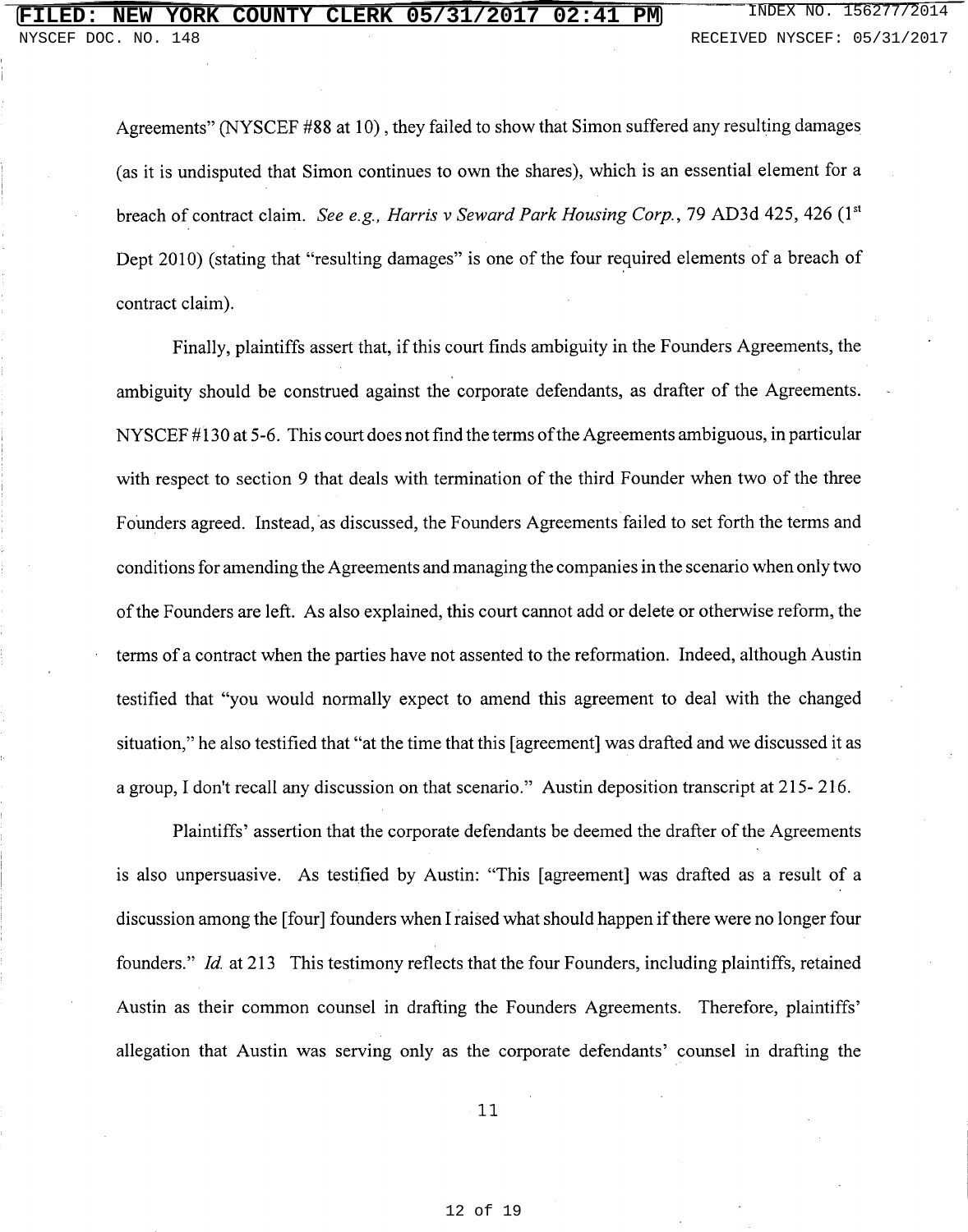Agreements is disingenuous. In any event and as explained above, there is no ambiguity in the Agreements, but rather the lack of distinct provisions that set forth the terms and conditions requiring amendment of the Agreements and the manner of managing the corporations when there are only two Founders left.

Based on all of the foregoing, plaintiffs have failed to make a prima facie showing, by tendering sufficient evidence, that there is an absence of any disputed material issues of fact, particularly regarding the terms and conditions triggering amendment of the Agreements and the management of the corporations with only two Founders, which would entitle them to summary judgment as a matter of law.

### Birnbaum and Greene's Motion to Dismiss

Birnbaum's motion to dismiss plaintiffs' eleventh, twelfth, and thirteenth causes of action is granted. Under CPLR  $3211(a)(8)$  a party may move for judgment dismissing one or more causes of action asserted against him or her on the ground that the court has no jurisdiction of the person. The central issue is whether jurisdiction exists, and if the court determines that it lacks jurisdiction, the action must be dismissed without condition. See Foley v. Roche, 68 A.D.2d 558 (1<sup>st</sup> Dept 1979). The plaintiffs' failure to obtain leave of court to serve a supplemental summons and an amended complaint to add a party as an additional defendant constitutes a jurisdictional defect and requires dismissal of the action against that party on the ground of lack of jurisdiction of the person of the defendant. See Schmidt v. Schmidt, 99 A.D.2d 775 (2d Dept 1984); Brown v. Marine Midland Bank, N.A., 224 A.D.2d 1016 (4<sup>th</sup> Dept 1996).

In order for Birnbaum to be properly joined in this action, plaintiffs' must comply with CPLR 305(a). Pursuant to CPLR 305(a), "where, upon order of the court or by stipulation of all parties or

 $12$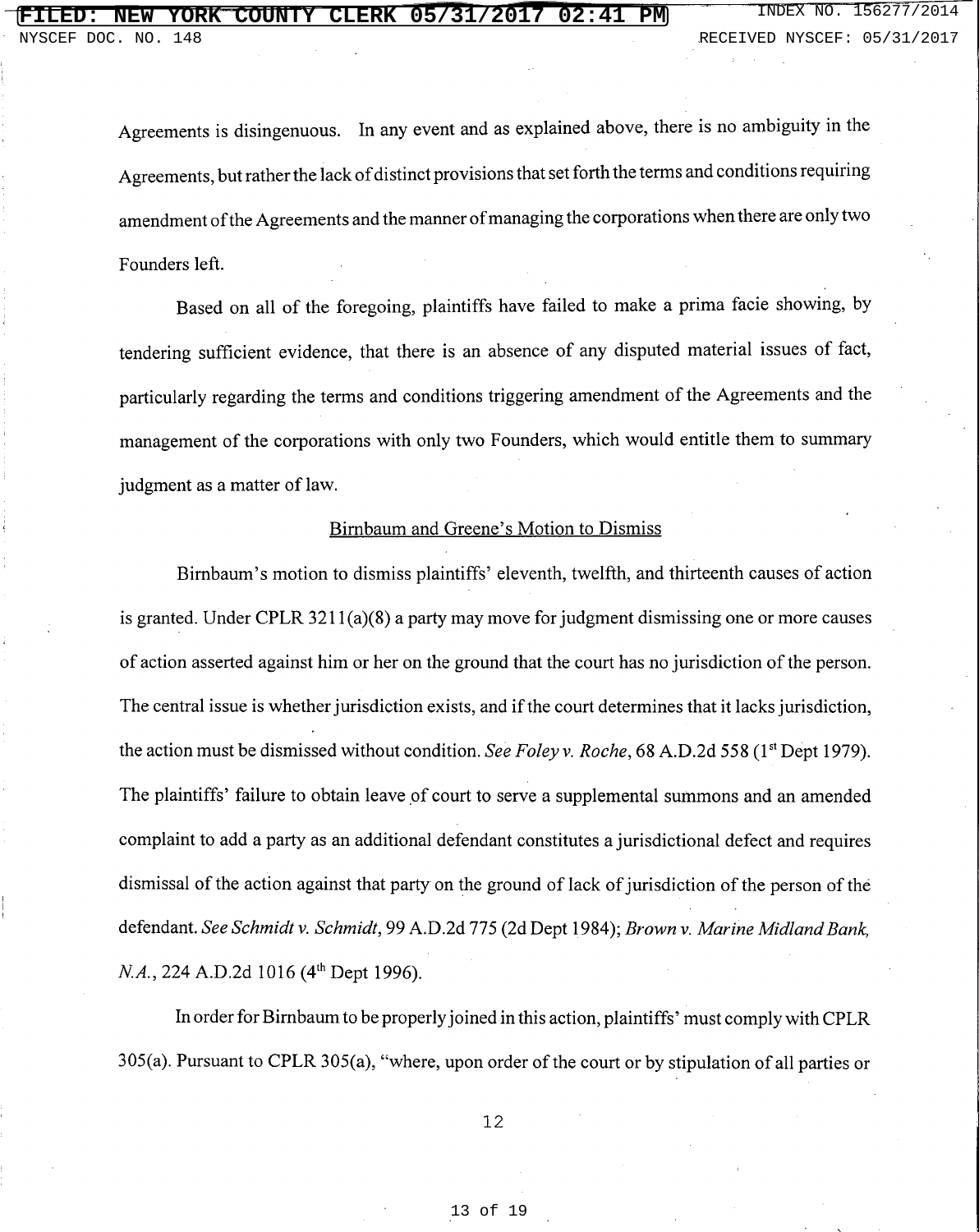as or right pursuant to section 1003, a new party is joined in the action and the joinder is not made upon the new party's motion, a supplemental summons specifying the pleading which the new party must answer shall be filed with the clerk of the court and served upon such party." A supplemental summons is necessary when a new defendant is joined. Patrician Plastic Corp. v. Bernadel Realty Corp., 25 N.Y.2d 599 (1970).

The documentary evidence shows that Birnbaum was only served with the Second Amended Complaint and not the supplemental summons. See Affirmation of Abbie Eliasberg Fuchs ("Fuchs Aff."), Ex. E. The failure to serve a supplemental summons pursuant to CPLR 305 is a jurisdictional defect and requires the dismissal of plaintiffs' eleventh, twelfth and thirteenth causes of action against Birnbaum without prejudice. However, both the second amended complaint and the supplemental summons was properly served upon Greene. See Reply Affirmation of Abbie Eliasberg Fuchs, Ex. B. Therefore, the eleventh, twelfth and thirteenth causes of action are not dismissed as jurisdictionally defective against Greene.

### Greene's Motion to Dismiss Plaintiffs' Eleventh Cause of Action

Greene's motion to dismiss plaintiffs' eleventh cause of action for tortious interference with a contract is granted. In order to state a cause of action for tortious interference with a contract, a party must plead: (1) the existence of a valid contract between the plaintiff and a third party, (2) defendants' knowledge of that contract, (3) defendant's intentional procurment of the third-party's breach of the contract without justification, (4) actual breach of the contract, and (5) damages resulting therefrom. *Lama Holding Co. v. Smith Barney Inc.*, 88 N.Y.2d 413 (1996).

The principles of contract formation are 1) capacity of two or more parties to enter into a contract; 2) mutual assent or meeting of the minds to the essential terms of the contract; and 3)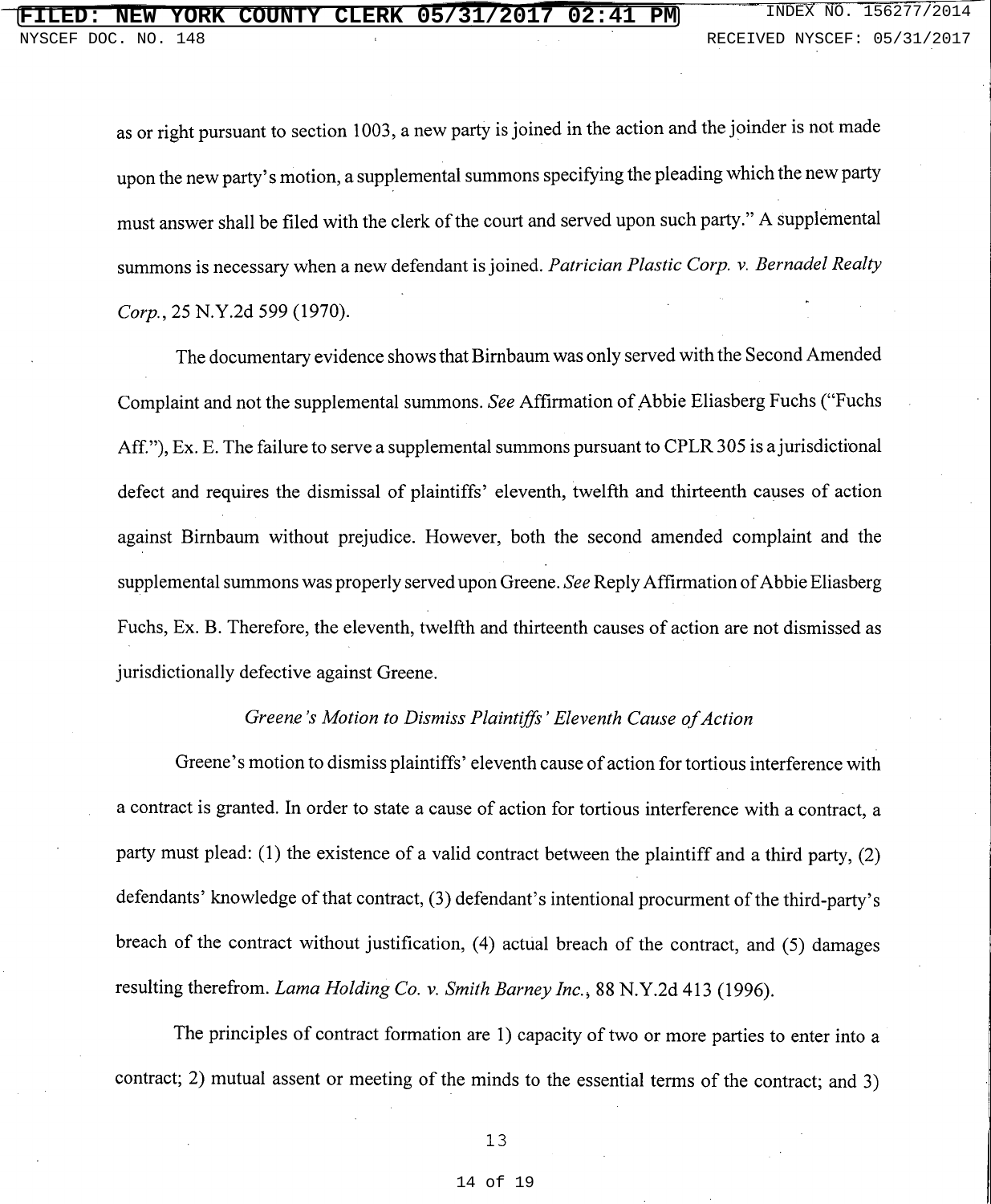## **NEW YORK COUNTY CLERK 05/31/2017 02:41 PM** INDEX NO. 156277/2014

consideration. See Restatement, Second Contracts, §9, 12, 23; Express Industries and Terminal Corp. v. New York Dept. of Transportation, 93 N.Y.2d 584 (1993). A stipulation is subject to these principals governing contracts and "must embody offered terms and arise from a valid acceptance of that offer." Kleinberg v. Ambassador Associates, 103 A.D.2d 347, 347-48 (1st Dept 1984).

Plaintiffs' concur that the Settlement Agreement was not reduced to a writing but they allege that the parties entered into a valid oral agreement. In order to determine whether an oral agreement is enforceable, the courts will consider whether "there [is] an express reservation of the right not to be bound in the absence of a writing; there has been partial performance of the contract; all of the terms of the alleged contract had been agreed upon and the agreement at issue is the type of contract that is usually committed to writing." Elizabeth Street Inc. v. 217 Elizabeth Street Corp., 276 A.D.2d 295, 296  $(1<sup>st</sup>$  Dept 2000). Additionally,

[W]hen the parties have agreed on all contractual terms and have only to commit them to writing...the contract is effective at the time the oral agreement is made, although the contract is never reduced to writing and signed. Where all the substantial terms of a contract have been agreed on, and there is nothing left for future settlement, the fact, alone, that it was the understanding that the contract should be formally drawn up and put in writing, did not leave the transaction incomplete and without binding force, in the absence of a positive agreement that it should not be binding until so reduced to writing and formally executed.

Matter of Municipal Consultants & Publishers v. Town of Ramapo, 47 N.Y.2d 144, 148-49 (1979); see also Schwartz v. Greenberg, 304 N.Y.250, 254 (1952) ("if the parties intended to be bound by an oral agreement, a mere failure to reduce their promises to writing would be immaterial.")

Plaintiffs' allege that all of the material terms of the Settlement Agreement had been agreed upon. See Berg Aff. Ex. 2, 62:6-9; 64:24-65:5 (Simon testified "I can recall at the end of the meeting all of the material aspects of the settlement agreement were agreed upon, handshakes were done...Mr.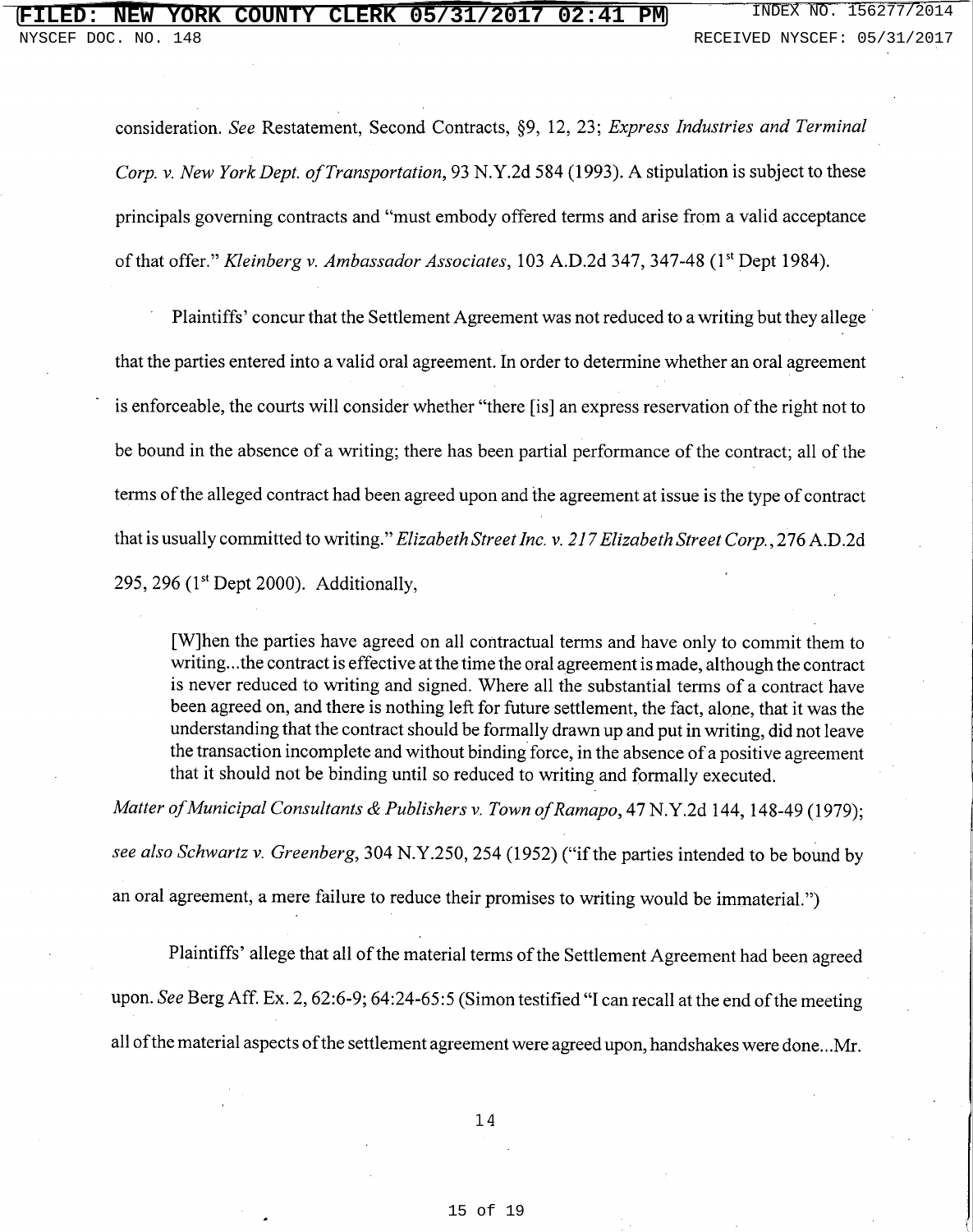Greene, from my understanding, was to write up the settlement agreement that included all of the material aspects that we had agreed upon. And as far as I was concerned, we had a settlement. We shook on it."). However, the alleged settlement agreement that was circulated in mid-May was sent with a condition by plaintiffs' lawyer that the "drafts are being sent subject to further review and comment by my clients." Fuchs Aff., Ex. H. Therefore, the parties had not agreed to the material terms of the Settlement Agreement such that all that was left was to reduce the contract into writing. See Municipal Consultants, 47 N.Y.2d 144.

Additionally, the Settlement Agreement states that the agreement is not binding, or effective, until executed by the parties. See Id.<sup>4</sup> Neither party disputes that the Settlement Agreement was not executed. Where a party "communicates an intent not to be bound until he achieves a fully executed document, no amount of negotiation or oral agreement to specific terms will result in the formation of a binding contract." Winston v. Mediafare Entertainment Corp., 777 F.2d 78, 80 (2d Cir. 1985). There is no clearer language of the intent of the parties than the language of the Settlement Agreement itself, which clearly states that the parties are not bound until both parties execute the document.

As the Settlement Agreement is not executed, there is no contract and Greene's motion to dismiss plaintiffs' eleventh cause of action for tortious interference with a contract is granted.

Greene's Motion to Dismiss Plaintiffs' Twelfth and Thirteenth Causes of Action

<sup>&</sup>lt;sup>4</sup> "For the purposes hereof, "Effective Date" means the date on which the last of the following occurs: (i) the Companies and KB parties execute and deliver this Agreement to the Simons, (ii) the KB parties execute and deliver the Settlement Note to P. Simon; (iii) ICD shall execute and deliver the Amended Note to D. Simon; (iv) TCF and ICD shall execute and deliver the Security Agreements described in Section 4 hereof to D. Simon and P. Simon, respectively; (v) TCF shall pay to P. Simon the amounts due under Section 1(a) hereof; and (vi) the KB Parties shall pay to P. Simon \$325,000 due upon execution of this Agreement."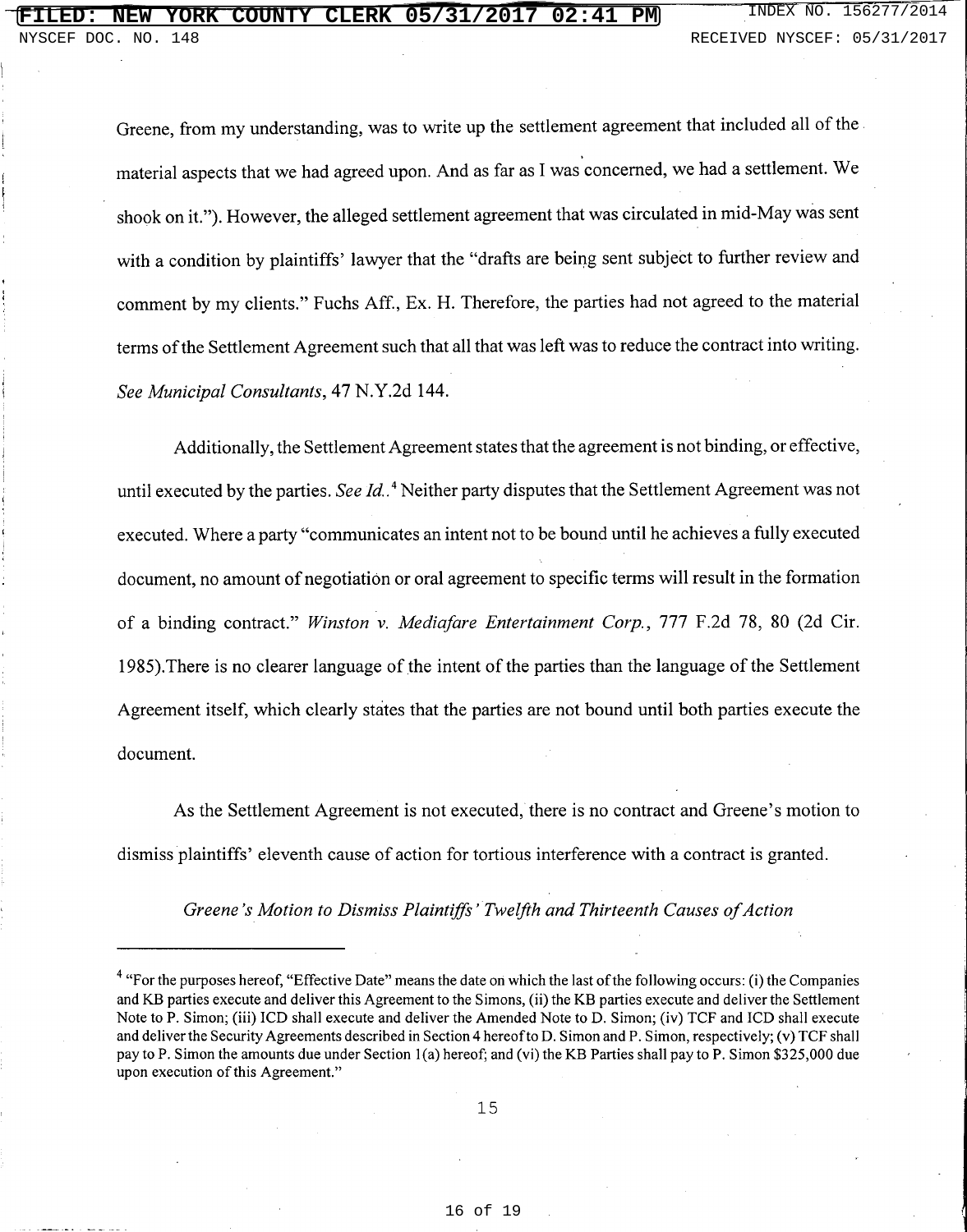Greene's motion to dismiss plaintiffs' twelfth and thirteenth causes of action for tortious interference with prospective business advantage and tortious interference with the Founders Agreement is denied.

On a motion to dismiss a complaint for failure to state a cause of action pursuant to CPLR  $3211(a)(7)$ , all factual allegations must be accepted as truthful, the complaint must be construed in the light most favorable to plaintiffs, and plaintiffs must be given the benefit of all reasonable inferences. Allianz Underwriters Ins. Co. v. Landmark Ins. Co., 13 A.D.3d 172, 174 (1st Dept 2004). The court determines only whether the facts as alleged fit within any cognizable legal theory. Leon v. Martinez, 84 N.Y.2d 83, 87-88 (1994). The court must deny a motion to dismiss, "if, from the pleading's four corners, factual allegations are discerned which, taken together, manifest any cause of action cognizable at law." 511 West 232<sup>nd</sup> Owners Corp. v. Jennifer Realty Co., 98 N.Y.2d 144, 152 (2002).

"[N] evertheless, allegations consisting of bare legal conclusions, as well as factual claims either inherently incredible or contradicted by documentary evidence, are not entitled to such consideration." Quatrochi v. Citibank, N.A., 210 A.D.2d 53, 53 (1st Dept 1994) (internal citation omitted).

Here, Greene joined Birnbaum's motion to dismiss. See Notice of Motion by Jay Greene (NYSCEF Doc. 135). However, Birnbaum's motion to dismiss relies almost exclusively on Birnbaum's conduct. Relating to the argument that the claims are precluded by the Restatement (Second) of Torts § 772, many of the allegations that Birnbaum's lawyers argue are contained in the complaint and are statements made about Birnbaum's, not Greene's, conduct. See Memo of Law,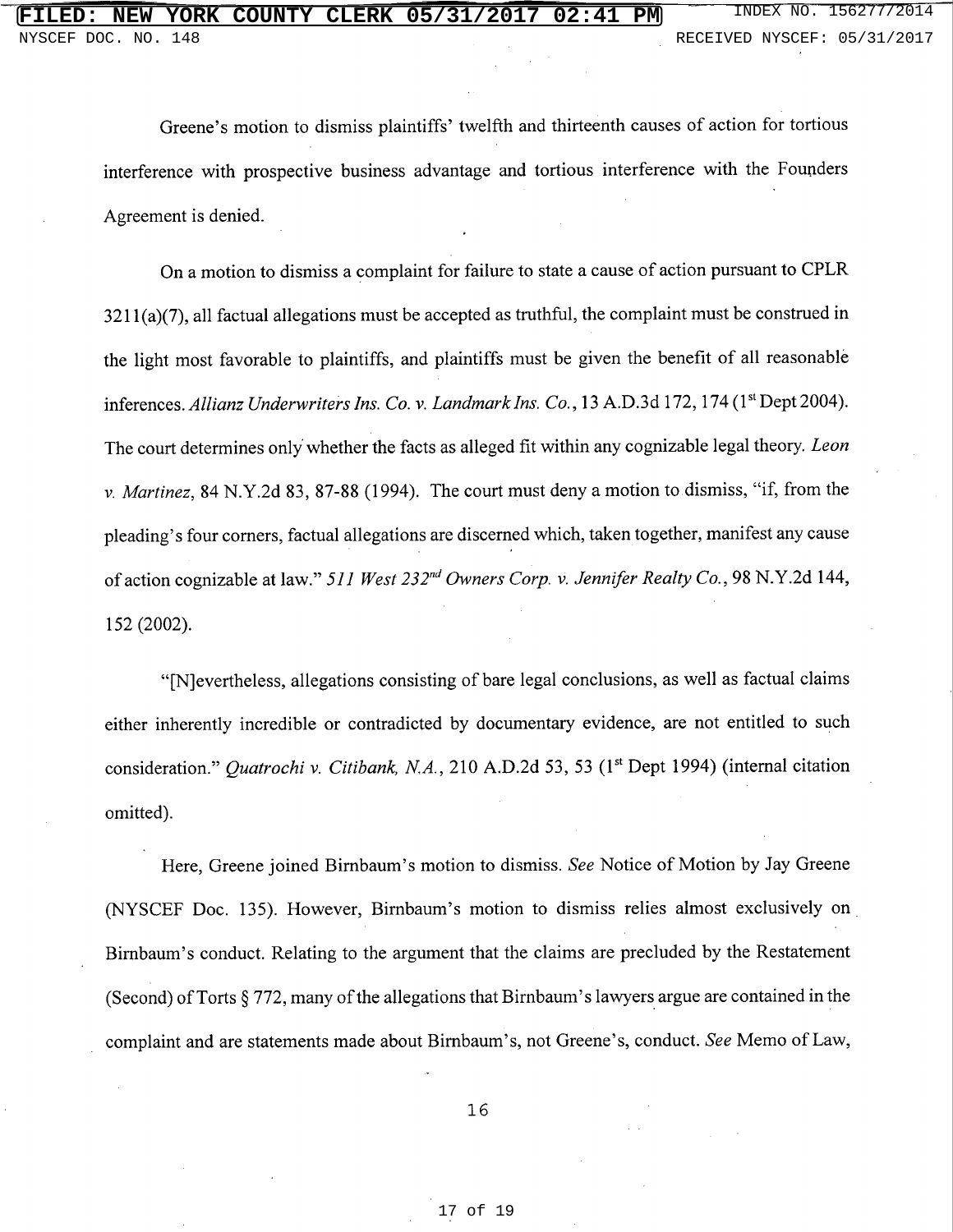DOC. NO. 148 RECEIVED NYSCEF: 05/31/2017

pp. 8-10. Similarly, Greene has not pled sufficient facts to dismiss plaintiffs' claim for tortious interference with the Founders Agreement. The crux of Birnbaum's argument is that plaintiffs' cannot show that 'but for' his conduct, the contract would not have been breached. Id. p. 15. However, it is only Birnbaum's conduct that is mentioned. Id. p. 16 ("Plaintiffs' Thirteenth Cause" of Action alleges that Mr. Birnbaum tortuously interfered with the Founders Agreements despite Plaintiffs' alleging that Defendant A. Kyrejko also independently interfered with the Founders Agreement...Mr. Birnbaum and A. Kyrejko cannot possibly both independently be the "but for" cause of the alleged breach of the Founders Agreement."). Nowhere is Greene's conduct mentioned as being the 'but for' cause of the contract being breached.

Finally, Greene does not allege any facts to dismiss plaintiffs' claim for plaintiffs' twelfth cause of action for tortious interference with prospective economic advantage. In order to sustain a cause of action for tortious interference with prospective economic advantage, the party must allege wrongful conduct motivated solely by a desire to harm plaintiffs. See Sustainable PTE Ltd., v. Peak Venture Partners LLC, 2017 WL 2231227 (1st Dept, May 23, 2017). Greene does not allege any facts supporting the claim that he did not act with the sole motivation to harm plaintiffs'. The only allegations contained in the moving papers relate to Birnbaum's conduct and whether Birnbaum acted with the requisite motivation. See Memo. of Law, p. 17. Therefore, Greene has failed to articulate how any of his actions refute the allegations in the complaint under CPLR 3211(a)(7) and his motion to dismiss plaintiffs' twelfth and thirteenth causes of action for tortious interference with prospective business advantage and tortious interference with the Founders Agreement is denied. Accordingly, it is hereby

ORDERED that plaintiffs' motion for partial summary judgment (motion sequence number